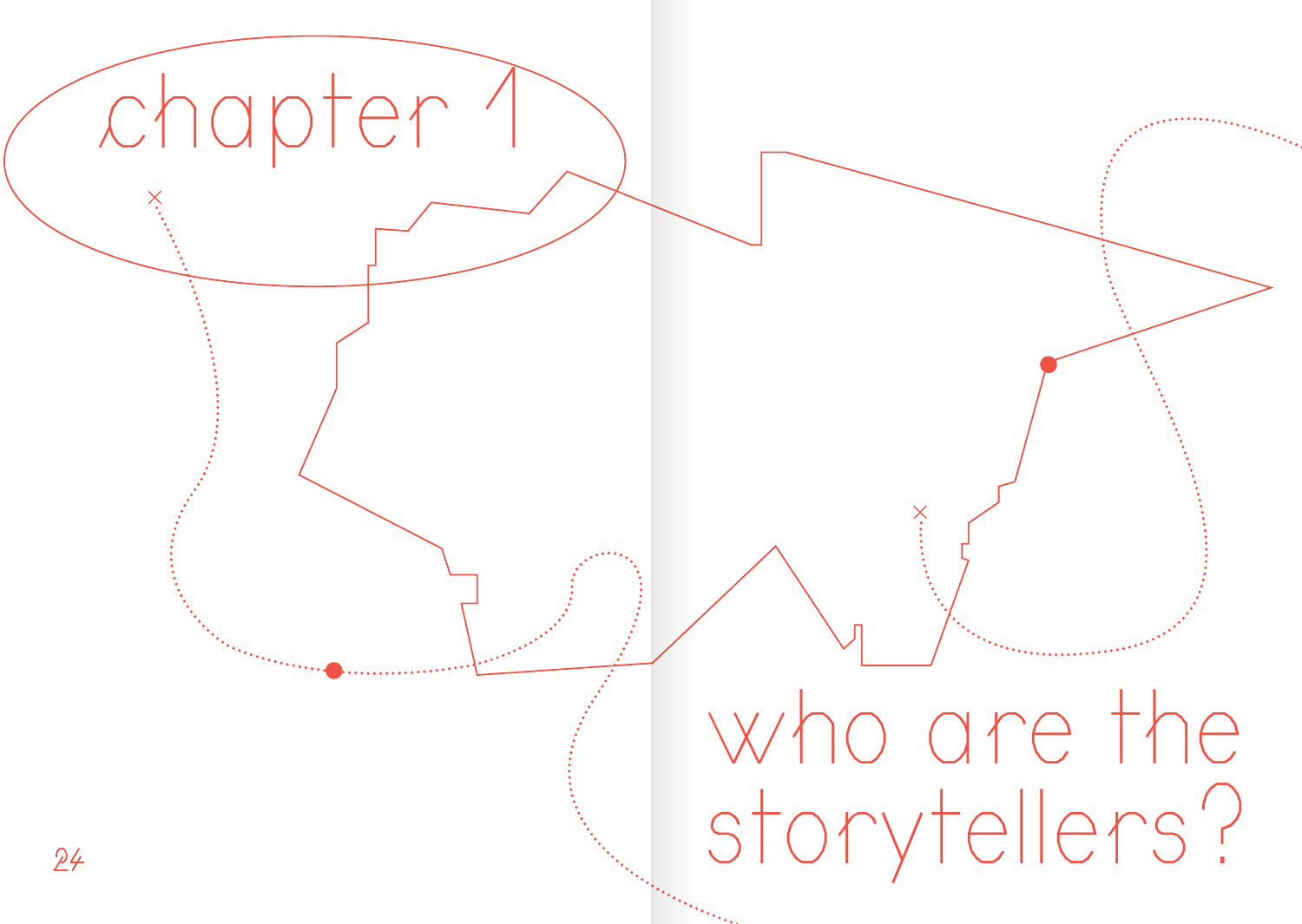## who are the  $\begin{array}{c|c|c|c|c|c|c|c|c} \hline \rule{0pt}{1ex} \rule{0pt}{1ex} \rule{0pt}{1ex} \rule{0pt}{1ex} \rule{0pt}{1ex} \rule{0pt}{1ex} \rule{0pt}{1ex} \rule{0pt}{1ex} \rule{0pt}{1ex} \rule{0pt}{1ex} \rule{0pt}{1ex} \rule{0pt}{1ex} \rule{0pt}{1ex} \rule{0pt}{1ex} \rule{0pt}{1ex} \rule{0pt}{1ex} \rule{0pt}{1ex} \rule{0pt}{1ex} \rule{0pt}{1ex} \rule{0pt}{1ex} \rule{0pt}{1ex} \rule{0pt$

Stories, whether written, filmed or recorded, are intimately connected to their tellers. How stories are told vary depending on who tells them, and where these storytellers come from. The same topic can be researched and narrated in different ways depending on the background, experiences, gender, class and other identities of the storyteller. The same place can be observed from different angles, and the same context can be related to in different ways. Stories of migration and mobility, consequently, are told in several ways, depending on who is the author. This is why, in the first chapter in this publication, we start by asking the question: Who is the storyteller?

The chapter looks at who tells stories about migration in the world today. It describes the impact lack of diversity has on our understanding of the topic, and how power dynamics in society influence who gets access to reporting and telling stories. It also points to the value of experiential knowledge, knowledge gained through experience, when covering migration and highlights how self-reflection can lead to better narration.

First of all, in order to understand the impact that storytellers like journalists or communicators with NGOs have on our conception of migration, we must start by looking closer at who they are. We may be heading towards more diversity in newsrooms, academia and organisations, but we are far from a balance in representation. Stories still tend to be told from a mainly Western perspective and get published by outlets based in that part of the world. The same goes for major international non-profits, including their funders. Migration stories are regularly told by people who lack the lived experience of migration themselves. Much too often, they 'look in from the outside.'

This issue was addressed by several participants from the workshops. Samih Mahmoud, a Syrian-Palestinian video journalist working with the online platform Campji in Lebanon's refugee camps, said that his own experience of being a refugee who escaped the war in Syria gives him a different kind of understanding. "The fact that I am from the area I cover and face the same conditions as other people living there means that whenever I tell a story about something, I also tell my own story. People's problems are also my problems," he said. His colleague from Campji, Rayan Sukkar, who is a Palestinian born and raised in Lebanon, described something similar: "When I started working here, I felt that this was my place. That I can express myself here, and transmit messages better than someone from the outside." Her insider position, she said, allows her to "present people the way they like to be presented."

Mahmoud and Sukkar produce videos that are published online and watched by both camp residents and many others. The idea from the start, they said, was to be a locally grounded voice, something that was missing before Campji. "Our slogan is 'from camp to camp' or 'from refugee to refugee,'" they said. Fatima Alhaji, a Syrian journalist who now lives in Berlin, spoke in a similar way about the importance of lived knowledge. She recounted her experience when arriving in Lebanon with her family, and having to register as refugees with the UN. "This was at the beginning of 2014, so refugee stories were everywhere. At the UN there was a journalist with a big camera, and I thought to myself: 'Maybe someone will see me on television' and I didn't want that. I didn't want to be seen like that," she said. For Alhaji, these experiences put her in a different position than other journalists writing about migration: "I have the tools to tell these stories, and I can tell them in a way that people can identify with."

26 27 better reporting. There are cases where an outsider's view While personal experiences give an intimate understanding of the topic at hand, it does not necessarily mean

a story about something,  $\mathcal I$  also tell my own story.<sup>5</sup>

> "Our slogan is 'from camp to camp' or 'from refugee to refugee.'"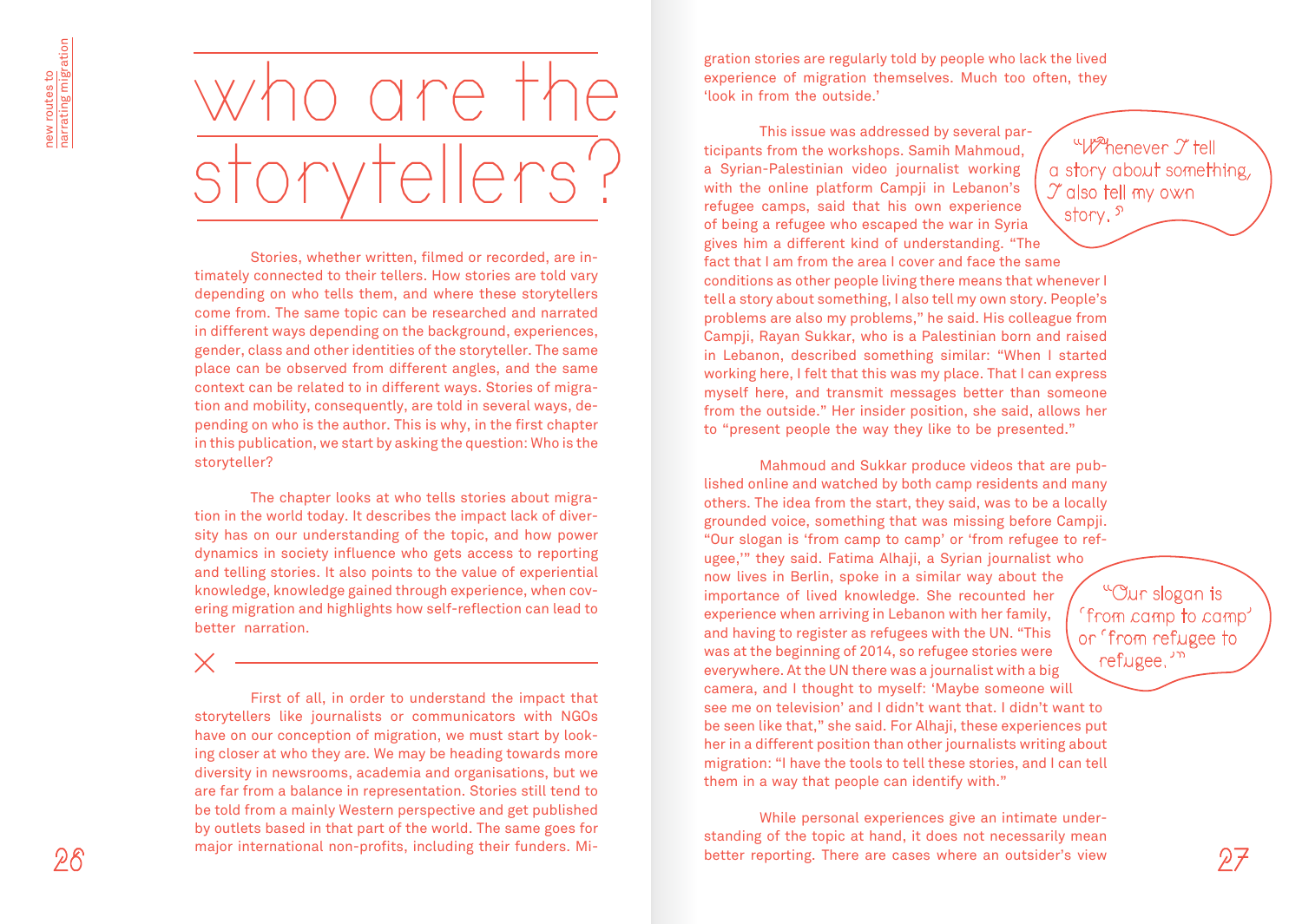new routes to<br>narrating migration narrating migration new routes to

is important, and others where reporting from 'the inside' is more valuable. The main problem with conventional media coverage on migration is that the former – people who speak from experience – is much too often absent.

 $\times$ 

Other kinds of direct understandings of a certain reality also have an impact on the produced narratives. Jelena Dzekseneva, an anthropologist who moved from Kazakhstan to France to study, spoke about the differences in perspective between people who have personal experiences of something and those that have not. "Not everyone realises that anyone can become poor, that anyone can lose their house. These ideas do not come naturally to people," she said. People who experienced displacement first-hand, she said, may have a better understanding not only of migration but of other difficulties people face as well: "They can empathise with migrants, and maybe they understand poverty too."

Shehrazad Siraj, a student and writer from France, said that the fact that her parents are from Morocco allows her to easily spot stereotypes in the media. "Since I was young, I have seen racism displayed on French TV towards people from North Africa and Africa in general," she said. In many cases, this applies to Muslims too, not least women who wear the veil. "My mum wears the veil, so for me it's difficult to identify with the images in the media." Therefore, Siraj said, writing from our own perspectives is important: "We have to tell our own stories. We cannot just have allies and other people telling our stories. All minorities have to tell their own stories from their unique point of view." "We have to tell our own stories. We cannot just have people telling our

 $28\,$  ed on me, as did growing up in a weird time of transformation  $29\,$  Lebanon said, "We can get a lot of positive effects from such  $29\,$ There are ways to be more aware of how the stories we tell are shaped. One of them is to acknowledge our positionality – the way socio-political identities influence our worldviews. Inga Hajdarowicz, a PhD researcher from Poland studying grassroots and feminist approaches to refugee women, said that she started to think like this early on in her life. "Spending time at my grandparents' place in a working-class neighbourhood, attending feminist meetings and doing research trips with my mother, who is also a sociologist, impacted on me, as did growing up in a weird time of transformation

in post-communist Poland and learning about my own family's history of migration and exile. It all shaped how I could see who was being represented or heard and who was not."

Nour Ghoussaini, a journalist from Lebanon, said that her own experiences also impacted her way of thinking. At one point, she said, she realised that she had internalised racism: "I never knew I was racist, really. But sometimes, incidents or stories that people tell you, movies you watch or your parents' stereotypes, influence you. All of this impacts the way you see life, whether you want it or not."

Sukkar from Campji said that experiencing one kind of migration could lead to a deeper understanding of other people's experiences in general. She recounts being interviewed by someone who, like her, had a background of migration in their family: "This was the first time I felt comfortable in an interview with a foreigner. I felt that he wanted to listen, not extract information. I felt that he understood me. I think this is because he has a migration experience of his own." Although their experiences were not similar, Sukkar said that there was a connection: "I didn't have to explain much even though we come from very different places. He told me that he himself struggles with issues of identity, so that was something we shared."

The fact that experiential knowledge matters when reporting on migration is not to be confused with the idea that people who are migrants by default can tell stories about all kinds of migration – or that they should tell stories about only that. It is not uncommon that people with one kind of migration background are asked to comment on other topics. "People in France sometimes think that because I come from Morocco, I should be able to know what is happening in Iran or the Middle East," Siraj said, "So I tell them that, 'Sorry I don't know Iran, I don't even know Morocco well enough.'"

Some participants mentioned that it is important for people from refugee and migrant communities to be authors, not just subjects, of journalistic stories. Doha Adi from the NGO Sawa for Development and Aid that supports refugees in

allies and other

stories.<sup>9</sup>